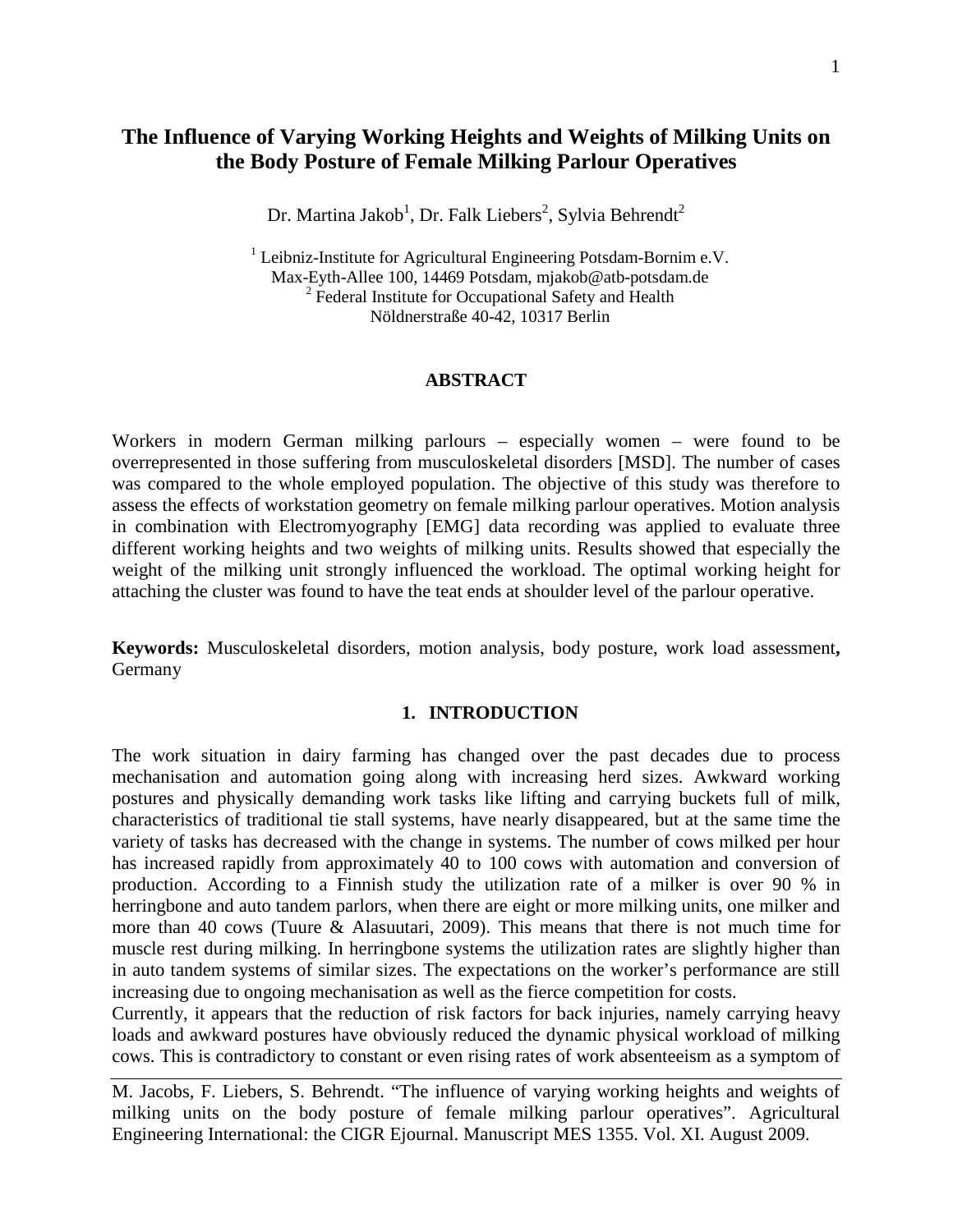increasing discomfort, which was found in several recent studies. The evaluation of temporary disability data in Germany has shown a significant rate of work absenteeism for female milking parlour operatives in comparison to the whole employed German population. Diagnosis related to disorders of the upper limb like enthesiopathies, shoulder lesions and carpal tunnel syndrome, but also disorders of the lower back (dorsalgia) and of lower limbs (knee osteoarthritis and meniscopathia) were the most prevalent (Liebers & Caffier, 2006).

A Swedish long term survey also reported increased discomfort among milkers (Pinzke, 2003), associated with the change in systems. The Swedish studies showed that milking in the traditional tie stall system was associated with higher load peaks for the forearm and biceps muscles, but modern milking systems have a higher static load, higher values for wrist flexion as well as higher rapidness and repetitiveness (Stal *et a*l,. 1999; Stal *et al*., 2000).

Finally almost one out of three Finnish milk producers who had a new loose housing barn had experienced symptoms in neck-shoulder region often or almost all the time (Tuure & Karttunen, 2007).

The specific aim of our study was therefore to precisely analyse the ergonomic situation in modern milking parlours and to quantify the impact of different working heights as well as weights of milking units. Milking units available on the market weigh from approximately 1.4 kg to up to 3.5 kg. The work height geometry in milking parlours is influenced by several factors. It depends on the individual body height of the worker and the varying positions of the cow's udders as well as on the parlour construction. The depth of the pit is mostly fixed and has to suit all employees ranging from about 160 to 190 cm body height. Nevertheless, if it was possible to change the depth of the pit floor, the height may have to suit more than one worker at the same time. A thorough literature review has revealed no guideline on how to adjust the proper floor height; therefore another prospective outcome of the study was to give advice to farmers how to best adapt the equipment to the worker's needs. If the work height is too high, the worker may be forced to abduct the upper arm. If on the other hand the work height is too low, this may force the worker to forward flex the back and/or head. Arm abduction, pronounced forward flexion of the back and extreme wrist positions are risk factors for work related muscular skeletal disorders. The force on the forearm, which has to hold the unit beneath the udder, can vary extremely while the cups are attached one by one. The force depends on the weight of the unit and at the same time on the body posture. The theoretical moments of torque based on the measured length of lever arm, which were observed while attaching a milking unit, ranged from 4.5 for a light to nearly 9 Nm for a heavy milking cluster (Jakob *et al.*, 2007). Both the weight and the body posture strongly influence work performance, muscular strength and endurance. Although in general there are fewer poor working postures in parlor milking than in tie stall milking, more postures with upper limbs above shoulder level appear in parlor milking according to a Finnish study. In large loose housing systems the amount of these postures was 15 % of the total daily working hours (Tuure & Alasuutari, 2009).

Motion analysis in combination with Electromyography [EMG] data recording (Liebers *et al*., 2009) was chosen to estimate the physical load of three different working heights and two weights of milking units.

### **2. METHODS**

M. Jacobs, F. Liebers, S. Behrendt. "The influence of varying working heights and weights of milking units on the body posture of female milking parlour operatives". Agricultural Engineering International: the CIGR Ejournal. Manuscript MES 1355. Vol. XI. August 2009.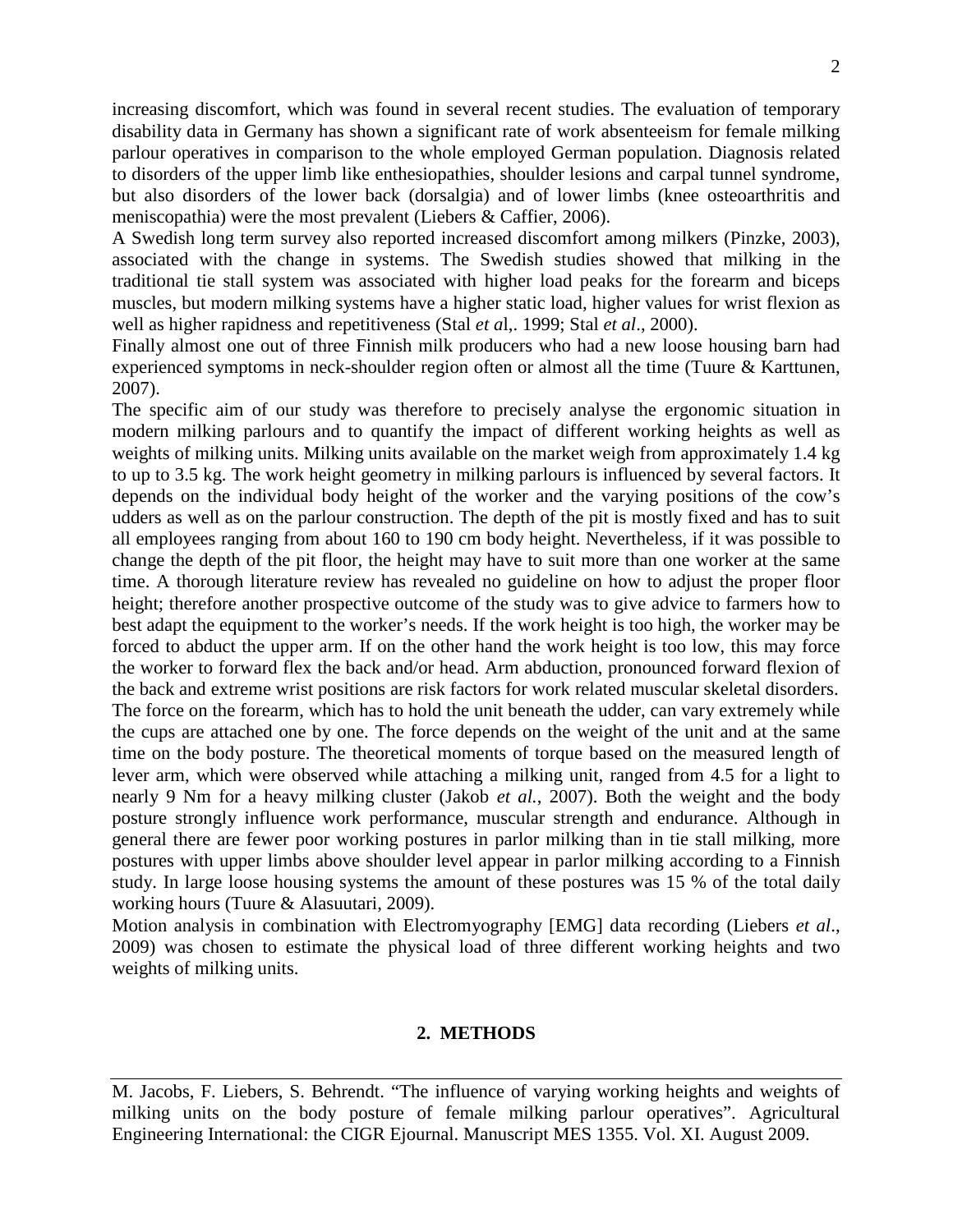### **2.1 Test procedure**

The study was performed in a laboratory setting (see figure 1) using an artificial udder to be able to control and adjust different working heights. Wooden platforms were used to change the floor height. For each person the udder height at teat ends was individually adjusted 15 cm above, at and 15 cm below shoulder level (see table 1).

The milking parlour design was identical to a 30° herringbone parlour. Vacuum was also available to keep the teat cups attached to the artificial udder. Apart from the working heights two different milking units were tested. The light one weighed 1.4 kg and the heavy one 2.4 kg. The six settings (3 heights x 2 weights) were repeated 15 times each. Duration per repetition was fixed to one minute assuming an hourly rate of 60 cows. Within the duration of one repetition the worker had to attach the milking cluster and take it off after half a minute. The time in between two cycles was free to recover. The process of attaching the cluster included the work elements grabbing the milking unit with the left hand and holding it beneath the udder while the right hand was attaching cup by cup to the teats.

|               | above shoulder level | at shoulder level | below shoulder level |
|---------------|----------------------|-------------------|----------------------|
| Light cluster |                      | B1                |                      |
| Heavy cluster | A <sub>2</sub>       | B <sub>2</sub>    | ◡▵                   |

Table 1: Experimental matrix

## **2.2 Subjects**

Six experienced, professional female milkers were included in the measurements. The body height of the test persons ranged from 157 cm to 176 cm, their age from 25 to 39 years and their body mass index from 19 to 31.

The project was approved by the Ethics Committee of the Charité-University of Medicine Berlin and all subjects signed informed consent forms and voluntarily participated in the data collection.

## **2.3 Body posture analysis**

Body postures can be assessed in different ways by direct technical measurements, observations and semi-technical measurements. Observational techniques always depend on the angle from which the observer sees the body part as well as the observer's ability to judge the different angles. In order to quantitatively determine the body posture characteristics, 3D motion capture was used. Specifically, two Canon XM 2 cameras gathered kinematic data from the subjects. Capture occurred at a rate of 50 frames/second and was rendered in three-dimensional computer space with SIMI Motion® (Unterschleißheim, Germany) software. Calibration was carried out with a 14 point system covering the area of activity.

Each subject wore black garment with tight fit, covering the area of marker application.

The markers were attached to the top of the clothes, using eight positions (see figure 1). Three markers were fixed along the spine (C7, Th12, S1), one on the back of the head, one on the acromion, one on the trochandor major, one on the epicondylus and one on the wrist.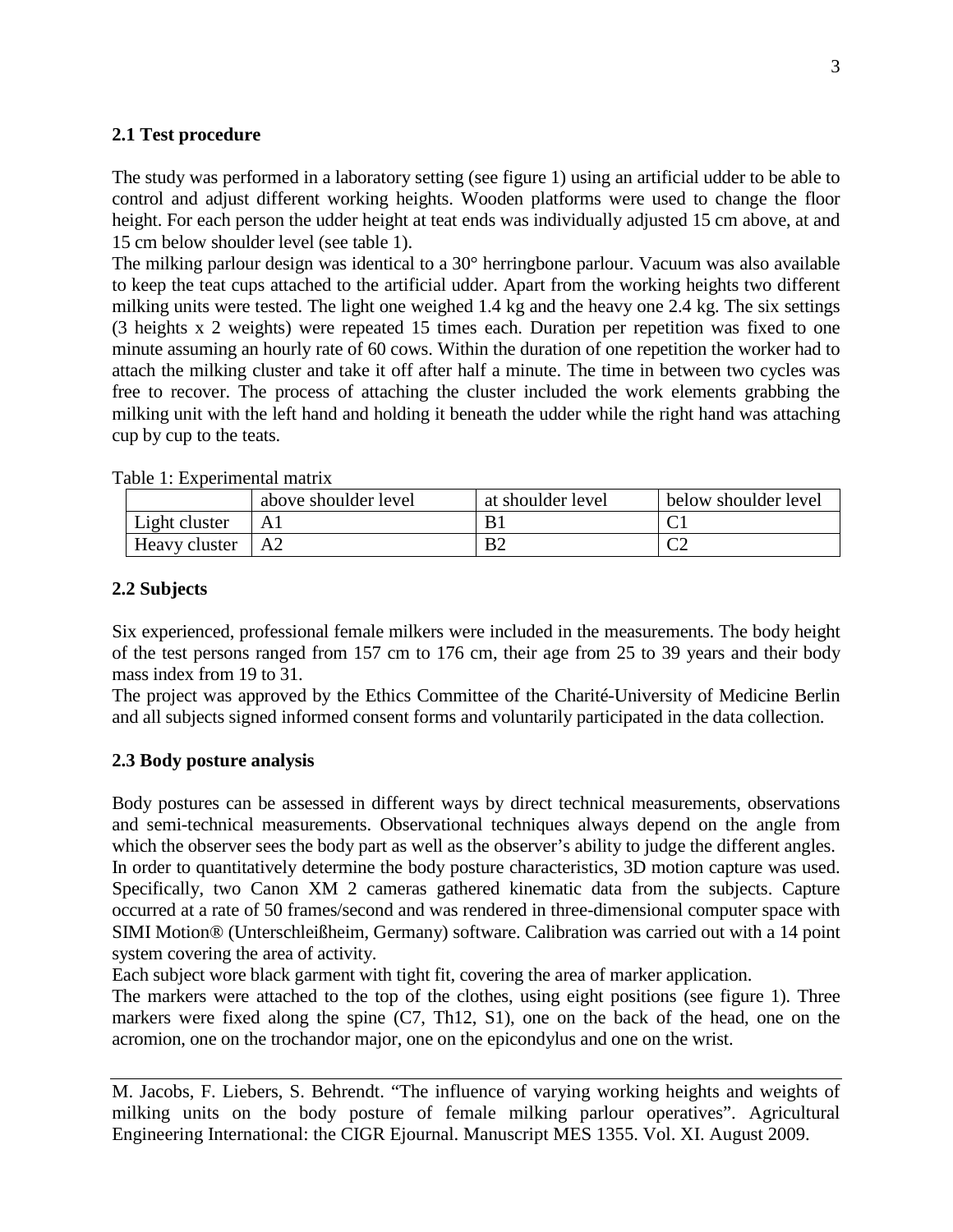The evaluation of the body postures was done according to different workload assessment tools such as DIN EN 1005-4, ISO 11226 and RULA (McAtamney & Corlett, 1993). Four variables were calculated, respectively the thorax inclination, side bending, torsion and the upper arm elevation.



Figure 1: Experimental setting working height above shoulder level using the light milking unit (photo in the middle) showing the marker positions

## **2.4 Statistical analysis**

Ex ante estimation of study size was made considering the used experimental study design and the statistical method. The estimation indicated that strong effects could be detectable with the used design and number of test persons.

Variables were averaged for every ergonomic variation/setting. Description and intraindividual comparisons were made for the different experimental situations/settings using a general linear model for repeated measurements (GLM-RM, software SPSS 15). GLM-RM was performed for each outcome considering the factors "working height" and "weight of the milking unit". If necessary, confounders (age, body-mass-index, body height or arm length) were included in the models. The sequence of the six experimental settings was systematically changed for each subject to avoid sequence effects.

## **3. RESULTS**

For the evaluation of the outcome several assessment criteria were defined to rate the workload: Self evaluation of perceived exertion, duration of muscular activity, trunk inclination, upper arm elevation, side bending and torsion, heart frequency and the integrated EMG of 14 muscle groups. In this article only the body postural parameters will be presented.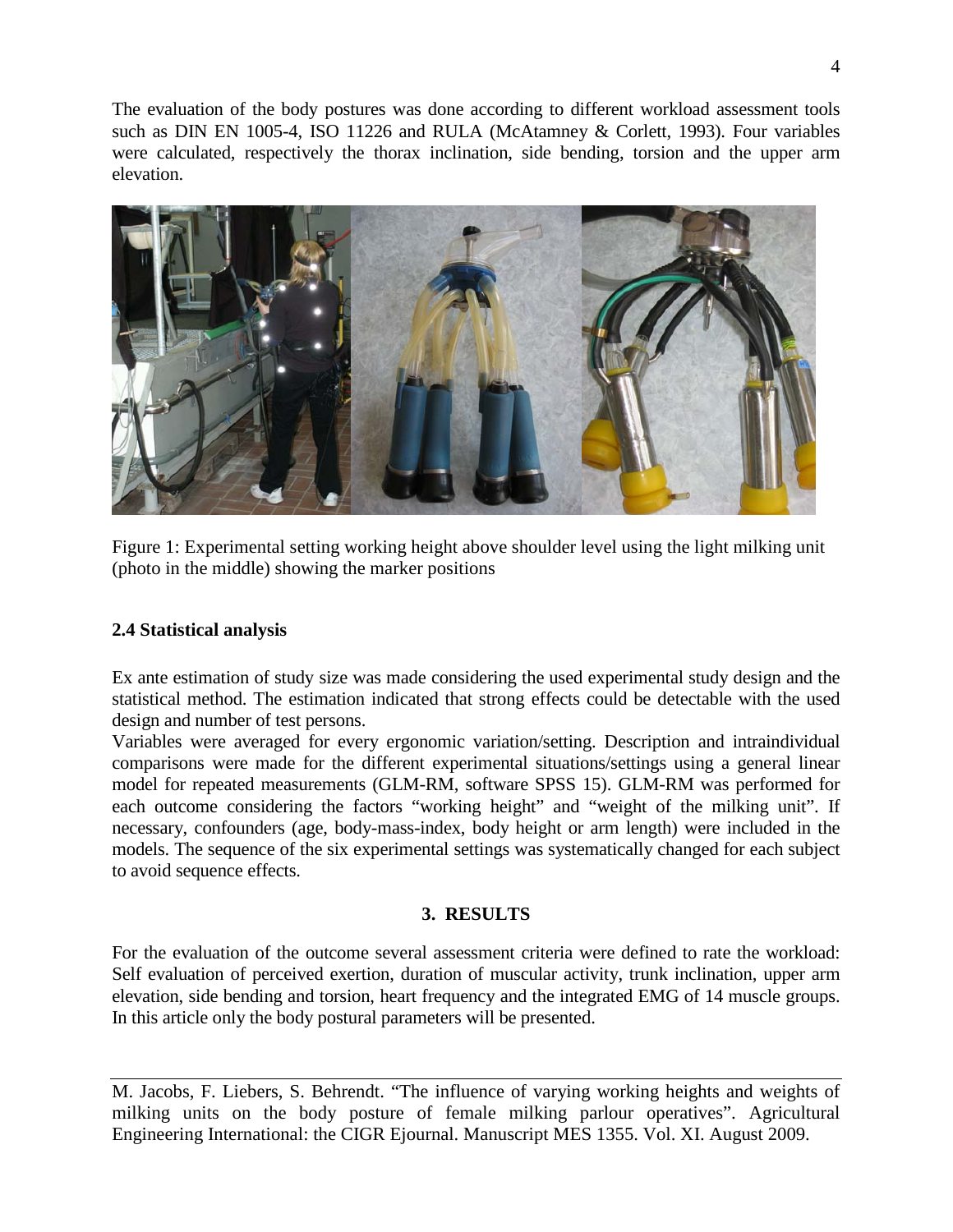## **3.1 Body posture analysis**

RULA, ISO 11226 and DIN EN 1005-4 criteria of work load assessment were applied to describe the body posture. Parameters such as trunk inclination, head inclination and upper arm elevation were calculated. For this, the relevant body segments were equipped with markers (see figure 1). The planes of the reference system were also used for the determination of specific angles, respectively upper body inclination and side bending of the torso.

In accordance to ISO 11226 torsion and side-bending were only considered if the measured values exceeded 10° in either direction.

A significant influence of the weight of the milking unit was given for the torsion. While sidebending showed large variation, weight and working height were not statistically significant (see figure 2).



Figure 2: Average time in seconds and standard deviation when torsion and side-bending of the trunk exceed 10° while once attaching the teat cups (see table 1)

Trunk inclination and upper arm elevation were strongly influenced by the working height (see figures 3, 4 and 5). Only the upper arm elevation of the left side was taken into consideration. The left arm was holding the milking unit at a constant distance to the udder, which can be considered a static working posture if it takes longer than four seconds for each cycle. Within the experimental setting each holding time was followed by a recovery time, one minute per cycle altogether.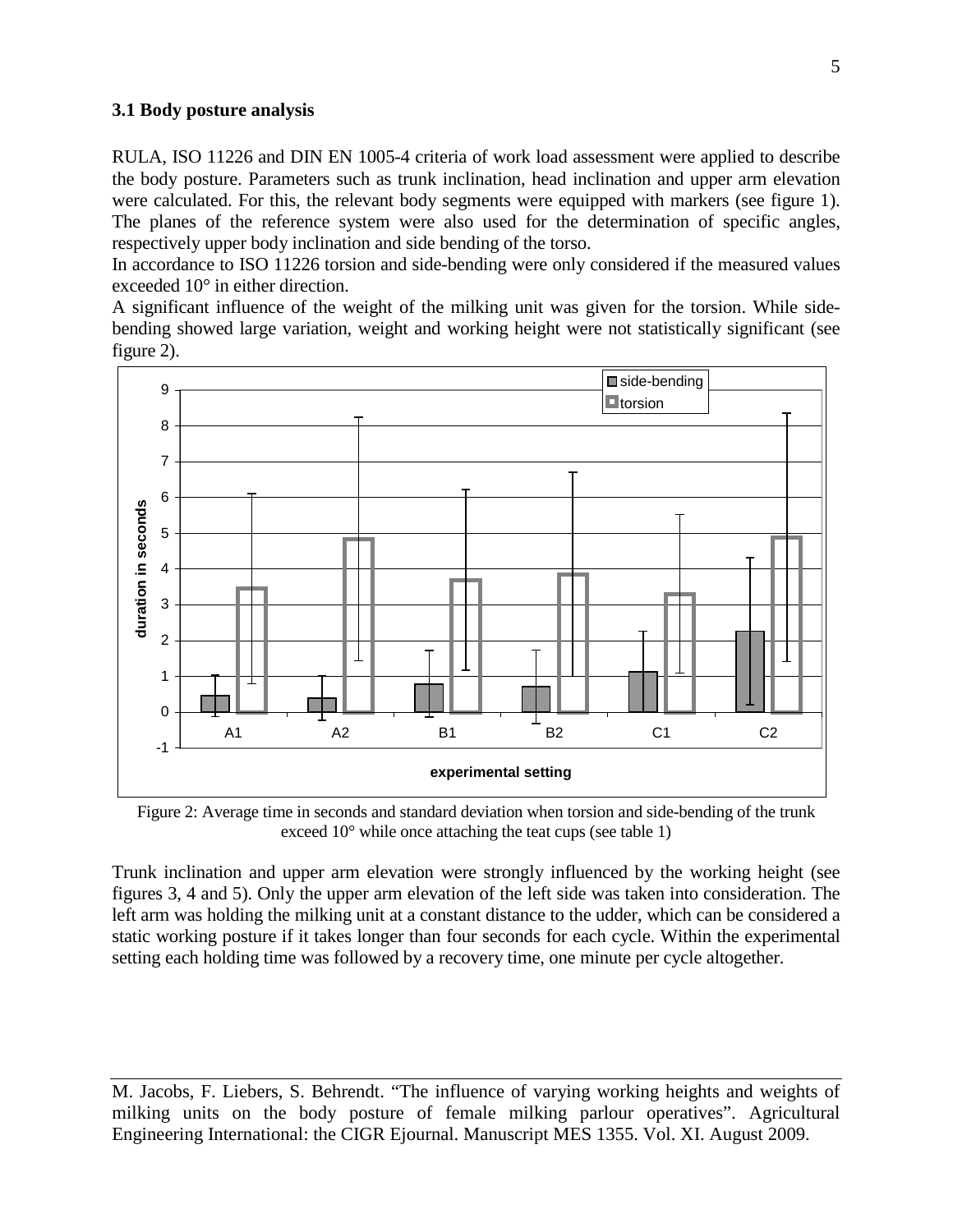

Figure 3: Average trunk inclination and standard deviation for the different experimental settings (see table 1)





The body kinematics followed the expected patterns. If the udder was adjusted above shoulder level, the upper arm elevation showed the highest values (see figure 4) whereas the udder below shoulder level induced the highest values for the trunk inclination (see figure 3). The interpersonal differences were fairly large, but all participants showed the described trend.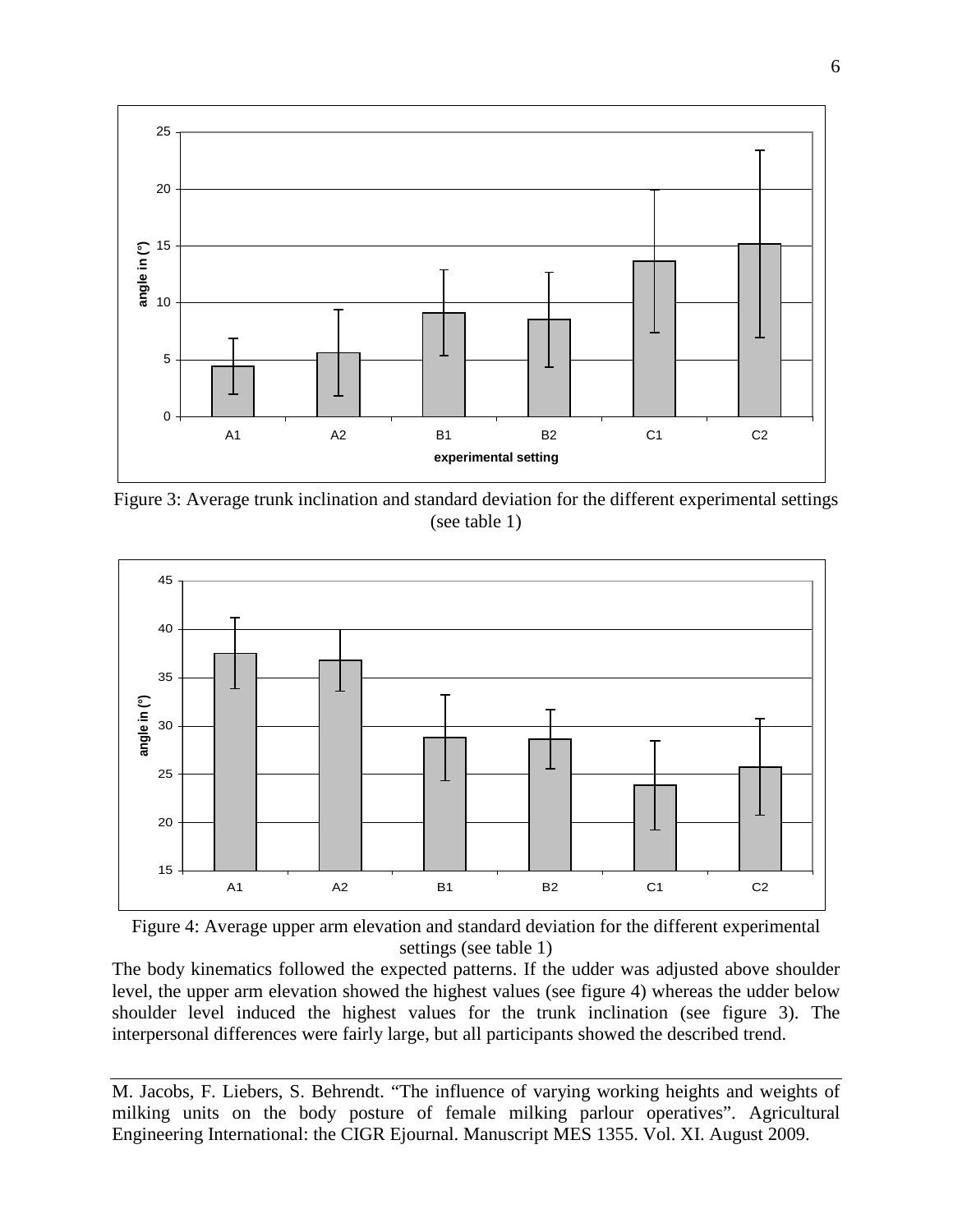

Figure 5 displays the percentage of upper arm elevation for different ranges and the different experimental settings.

Figure 5: Percentage of upper arm elevation for different ranges, average over all test persons

Classification was harmonised with a Finnish study group (Tuure & Alasuutari, 2009) using VIRA (Persson & Kilbom, 1983) for measuring the upper arm flexion. Similar to the average upper arm elevation the percentage of flexion between 30°and 60° decreased with a decrease of the working height. Very rare flexion above 60° was measured. In comparison to our results the Finnish group found a percentage of 84 for left upper arm flexion below 30°, 9 % of the time the flexion was between 30° and 60° and 8% of the time above 60% during attaching the cluster. They did not differentiate the working height as they were obtaining their results in a field study. Our results differed from the Finnish study as shown in figure 5. The overall percentage for the class 0-30° was 38, for 30-60° it was 58 and a rest of 5% for the elevation above 60°.

## **4. DISCUSSION**

As expected, working with a heavier milking unit was associated with higher physical and perceived exertion. According to the rating of perceived exertion subjects preferred working with a light milking unit at shoulder level. The analysis of the muscular exertion underlined this fact. On the other side, using heavy milking units and working above or below shoulder level significantly increased muscular exertion. Ergonomic recommendations and milking machine design need to take these facts into consideration. Milking units weighing about 2,4 kg are very common in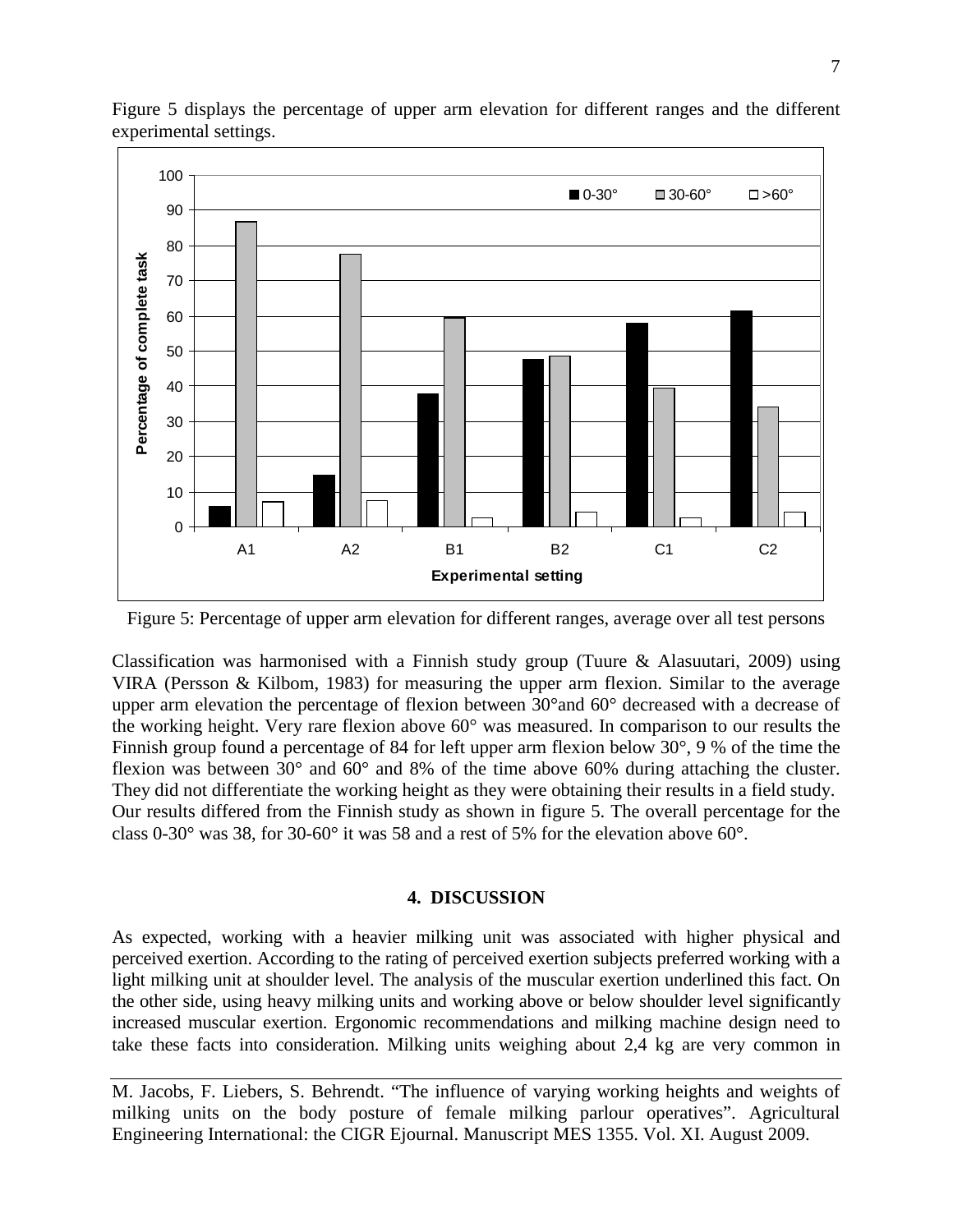practice, because the milk is thought to be released more completely and faster through an increased weight on the teats. At the same time worker comfort declines the heavier the milking clusters are. The difference of one kilogram in the experimental setting had a significant influence on several of the assessment criteria.

The work load assessment based on the body posture depends on the standards applied. The average trunk inclination for all test persons was within the acceptable range according to all applied standards named (RULA, DIN and ISO). One test person exceeded the acceptable range of 20° for trunk inclination when working below shoulder level.

The upper arm elevation did not exceed 45<sup>°</sup> on average for all test persons, which is a limit within RULA classification. DIN ISO 11226 requires the evaluator to consider the holding time, if the upper arm elevation exceeds 20° without full arm support. This was the case with all experimental settings. Regarding figure 5 the upper arm elevation is above 20<sup>°</sup> for at least a third of the time up to nearly all the time In addition to that, a weight is held while lifting the arm with the moment of torque increasing due to the weight and upper arm elevation. The impact of the weight was clearly reflected in the increase of the subjective perceived exertion as well as the increased muscular activity (Liebers *et al.*, 2009). Attaching a milking unit requires approximately 10-15% of the maximum voluntary muscular contraction on average (Liebers *et al*., 2009).

Due to the anticyclical movement of the upper arm elevation and trunk inclination when varying the working height, it was not possible to determine the best ergonomic setting by solely regarding the body posture. In consequence more criteria were included. For the final evaluation the average values for all assessment criteria were put into a score chart and the overall average was calculated (see fig. 5) disregarding any severity of a single parameter. The lowest value always scored with 1 and the highest with 6.



Figure 5: Final ranking of experimental setting regarding all evaluation criteria

The best setting regarding the complete range of assessment criteria turned out to be B1, namely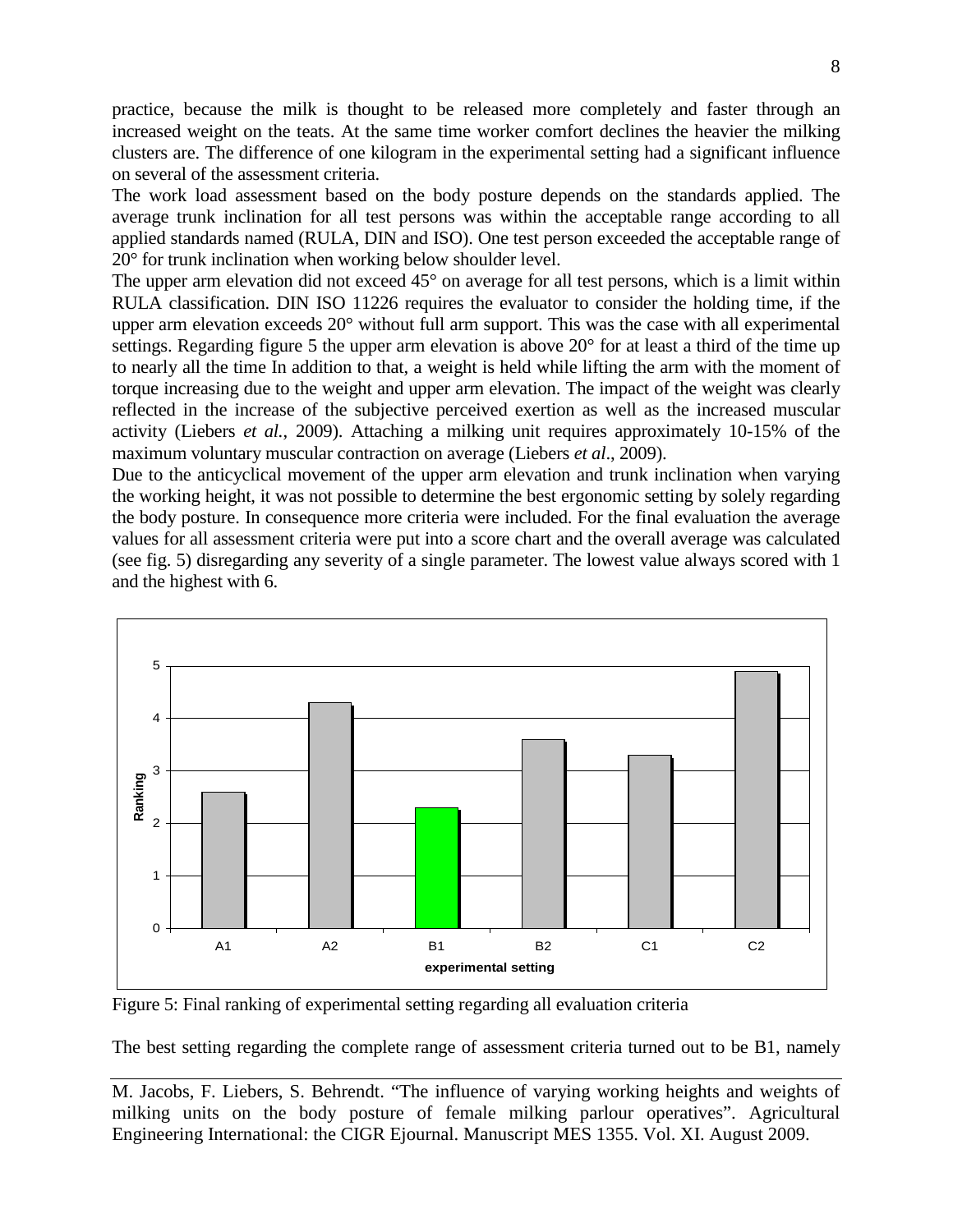having the teat ends at shoulder height and using a light milking unit.

### **5. CONCLUSIONS**

The high level of MSD amongst milking parlour workers will not of course be due entirely to the geometry in the milking shed design. Other changes associated with increased mechanisation, such as reduced task variety and task autonomy, longer working hours and psychosocial adjustments as milking becomes more specialised may all be factors. Work organisational elements were however beyond the scope of this study.

The ergonomic set up in a milking parlour depends on the body height of the milker, the dimensions of the cow and the construction of the parlour. The situation changes slightly with every cow. It is therefore very hard to analyse the general risk of musculoskeletal pain or fatigue for someone milking cows. It was shown that a sole body posture analysis is also not sufficient to analyse the impact of the named changing parameters. When work is done above shoulder level the arms have to be raised and the back is upright, when the udder is below shoulder level the behaviour is the other way around. A working height on shoulder level would be placed on a middle rank if only body posture is contemplable.

The whole measured range of variation in body posture among all settings was approximately 10<sup>°</sup> from A to C for the trunk inclination and 20° for the upper arm elevation. The body posture followed the expected patterns, but the absolute differences were too small to be detected by pure observation. Therefore applying a precise motion analysis system is necessary. The postural changes were achieved by small changes in working height (+/- 15 cm respectively). Looking at the full range of influence factors on the working height, there will be found larger differences in practice. Regarding the body height small persons are more likely to find situations comparable to the experimental setting A, and are in consequence more likely to suffer from upper limb disorders. Tall persons again might have to work with a bent back more often and in consequence more likely suffer from low back pains.

The combination of EMG and self evaluation allows the judgement of comfort for different settings -similar to human models used for cab design, etc.. One of the conclusions is that the teat end should preferably be at shoulder level to guarantee the lowest perceived exertion. This is of course hard to put into practice at this point in time, because even if one had an adjustable floor, the adjustment could not be realised for every cow or for two workers of different body heights working at the same time.

Finally, this is the first study known that evaluates the ergonomic design of milking parlours. The results could help farmers designing new milking parlours to best suit their population of cows and workers.